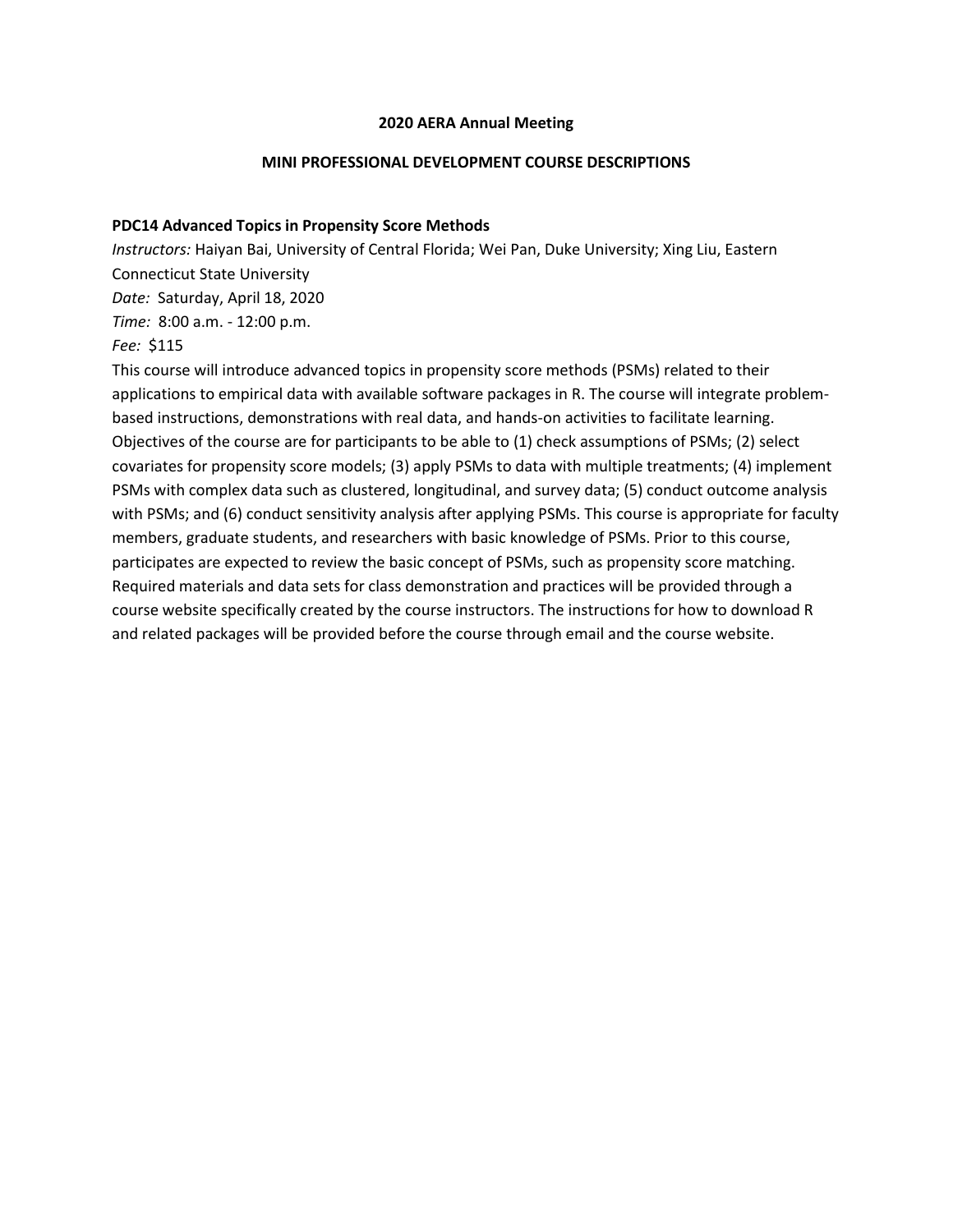### **PDC15 Intermediate Winsteps Techniques: Rasch Analyses for the Social and Behavioral Sciences**

*Instructors:* Stefanie A. Wind, The University of Alabama - Tuscaloosa

*Date:* Saturday, April 18, 2020

*Time:* 8:00 a.m. - 12:00 p.m.

# *Fee:* \$115

This course provides experience using the Winsteps program to conduct a variety of Rasch measurement theory analyses. The course content includes (1) overview of Rasch models and review of basic Winsteps techniques; (2) recoding responses (e.g., reverse-coding, collapsing categories); (3) analyzing mixed-format responses; (4) anchored designs (e.g., equating); (5) differential item functioning; (6) batch mode (e.g., for simulations); and (7) questions and answers and assistance with participants' projects.The course includes theoretical discussions related to each topic to guide participants toward sound decision-making and meaningful interpretation of results. Through lecture and hands-on exercises participants will (1) describe major characteristics and uses for Rasch models; (2) make informed decisions for conducting Rasch analyses; (3) use Winsteps to conduct basic and intermediate Rasch analyses; and (4) interpret the results from basic and intermediate Rasch analyses. Participants should have a basic familiarity with Rasch models and their uses (sophisticated mathematical understanding not required) and a basic familiarity with the Winsteps software (e.g., ability to run a Winsteps program using an example). Participants will use instructor-provided data or their own data to practice running analyses. Required material and software: (1) laptop computer able to run Windows, and (2) free or full version of Winsteps software.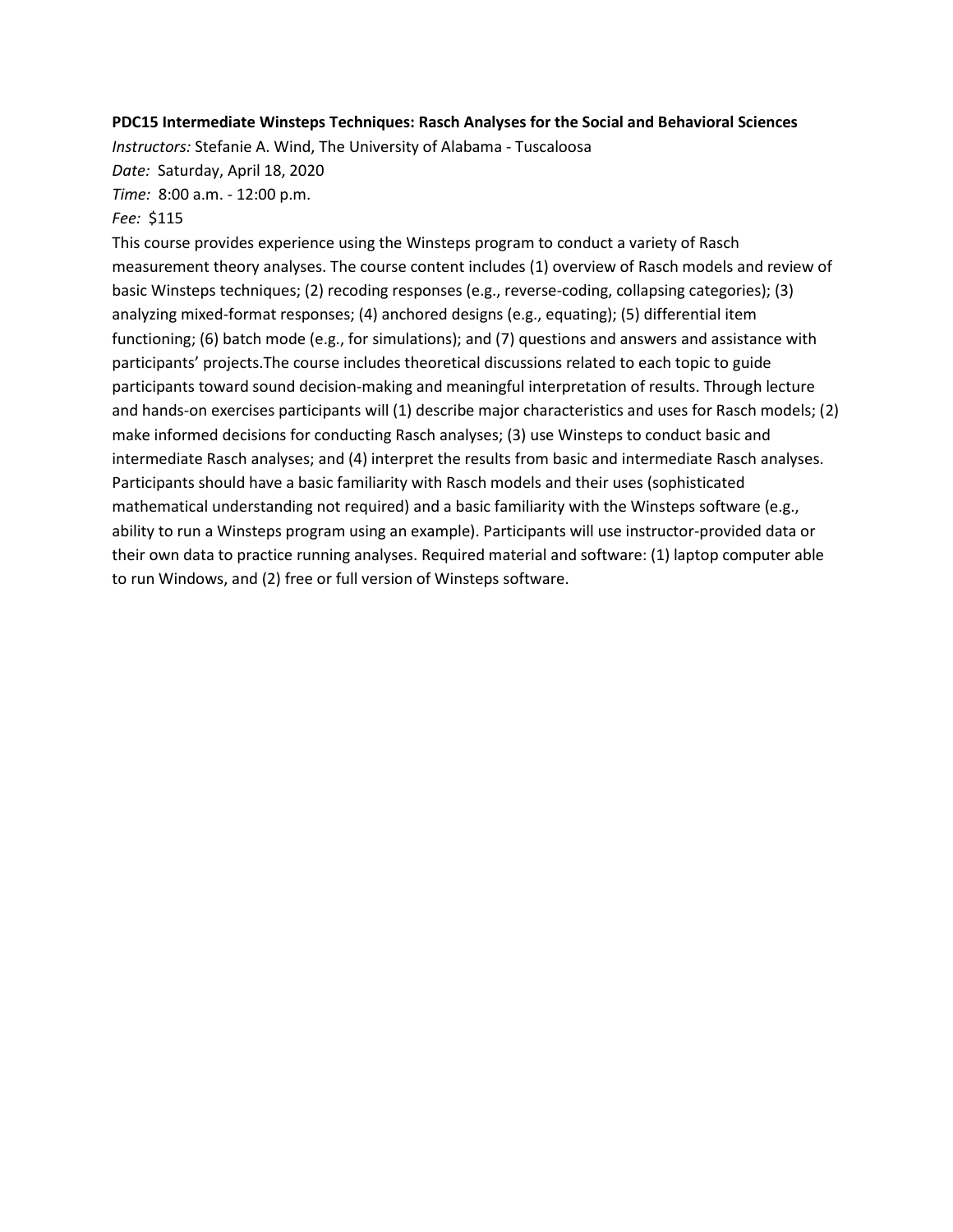### **PDC16 Introduction to Infographics and Data Visualization**

*Instructors:* Dino Sossi, Teachers College, Columbia University; NYU; Columbia SIPA *Date:* Saturday, April 18, 2020 *Time:* 8:00 a.m. - 12:00 p.m.

### *Fee:* \$75

Introduction to Infographics and Data Visualization is an applied course that introduces participants to design principles and techniques for effective visualization focusing on qualitative data. Visualizations graphically depict information to foster communication, improve comprehension, and enhance decision making. This introductory course will help students who are new to the infographics field learn to create their own visualizations to communicate complex educational/social issues. It will also give them the opportunity to begin to learn how to teach design techniques to their own classes. Students will begin to understand how visual representations can improve data comprehension, learn techniques to facilitate the creation of infographics, and use widely available online software. This is a course for beginners. It may be of interest to graduate students, early career scholars, early-level researchers, and others who are interested in infographics or data visualization regardless of their area of expertise. A laptop computer with internet connection and a current browser (e.g., Chrome) is required. This course is a combination of interactive lecture and hands-on analog and digital (e.g., computer-based) exercises. Students will be directed to create their own infographic during the course.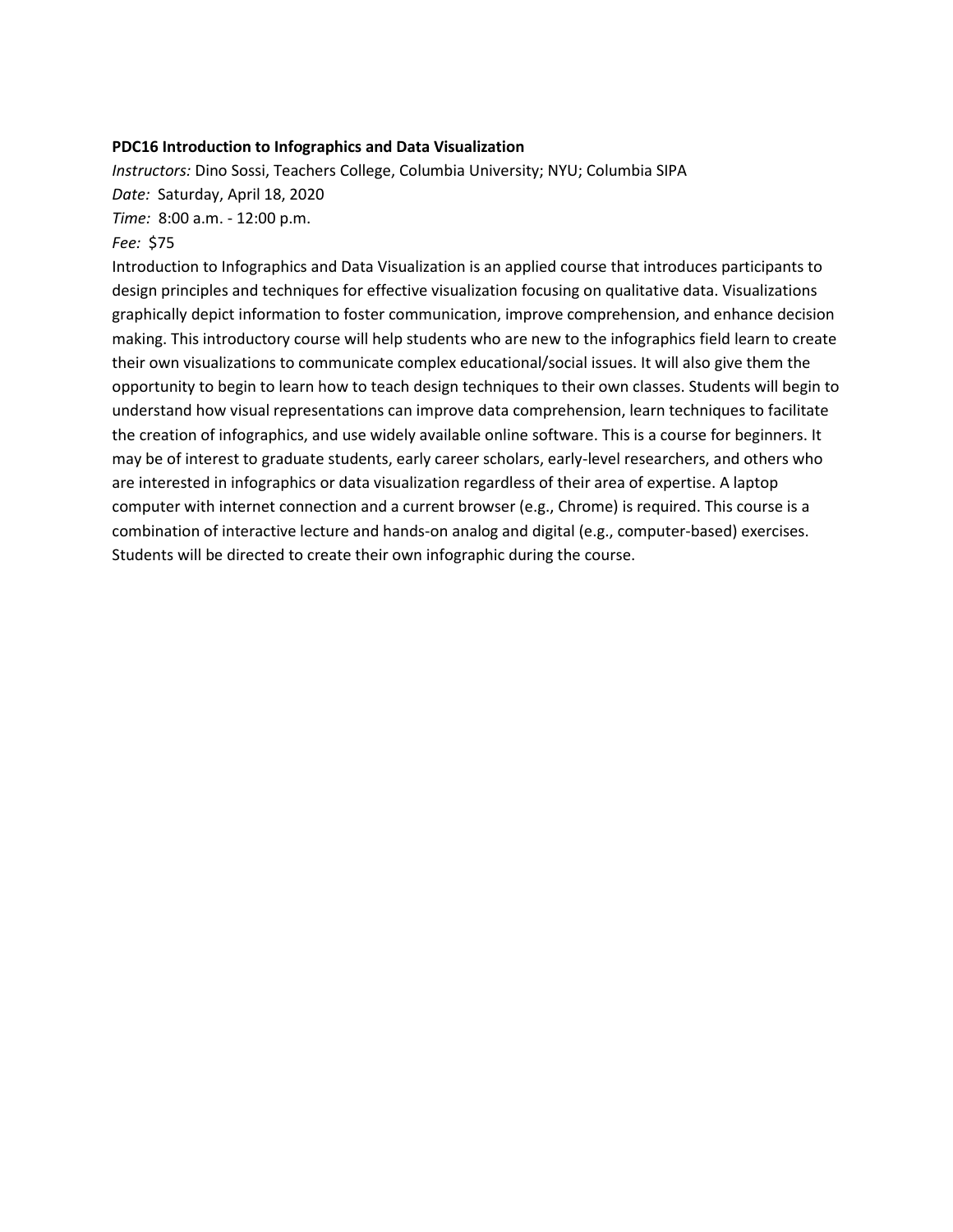# **PDC17 Non-commercial IRT-based Simulation Software: WinGen3, SimulCAT, MSTGen, and IRTEQ**

*Instructors:* Hanwook (Henry) Yoo, Educational Testing Service; Chris Han, Graduate Management Admission Council; Hyeonjoo J. Oh, ETS

*Date:* Saturday, April 18, 2020

*Time:* 8:00 a.m. - 12:00 p.m.

# *Fee:* \$115

This course introduces four item response theory (IRT)–based simulation computer programs: (1) WinGen3 for generating IRT parameters and item responses; (2) SimulCAT for simulating computeradaptive testing administrations; (3) MSTGen for simulating multistage testing administrations; and (4) IRTEQ for implementing IRT equating. These software tools support various IRT models and comprehensive features with an intuitive, user-friendly interface, Participants will gain an understanding of the importance of IRT-based simulation as well as of the practical constraints and challenges of simulation-based research. The course delivers essential psychometric knowledge and professional simulation skills, as well as passing down practical tips for writing well-defined and impactful research questions for the simulation study. The course is intended for junior-level practitioners and graduate students who need to conduct comprehensive data simulations in educational research. It is recommended for participants to have some background knowledge in modern test theory (a.k.a., IRT), including differential item functioning, scaling and equating, and computerized adaptive testing and multistage testing issues, but these are not required. Demonstrations and hands-on practice will be conducted with proposed noncommercial (free) software programs. Attendees should bring their own laptops and the most recent version of four programs installed (www.hantest.net). Instructors will send electronic training materials via email at least two weeks before the Annual Meeting so that preregistered participants can practice the basic steps of simulating work in advance.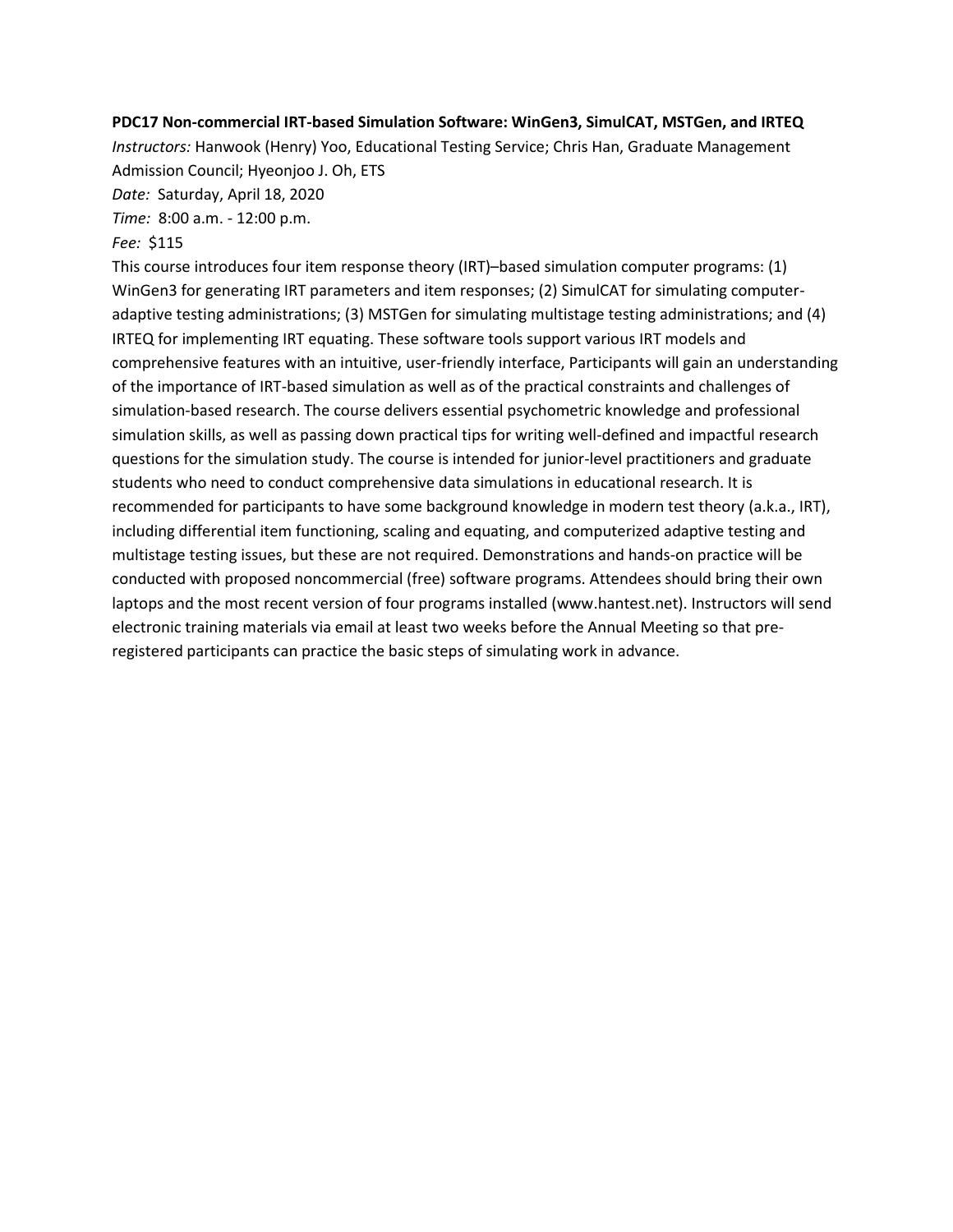### **PDC18 Sharing Your Research with the World**

*Instructors:* Jenny Grant Rankin, University of Cambridge *Date:* Saturday, April 18, 2020 *Time:* 1:00 p.m. - 5:00 p.m.

## *Fee:* \$75

This course focuses on how to communicate research to large, diverse audiences. It is appropriate for participants who have researched (or are currently researching) any topic within the education field and who want their findings to reach as many people as possible in order to help as many students as possible. Participants will learn about a variety of opportunities, how to land those opportunities, and strategies to maximize the opportunities to share their work with varied audiences. The course is split into three sections: laying the groundwork (branding, websites, social media, etc.); speaking (TED talks, conferences, media interviews, NPR/radio, etc.); and writing (book deals, journals, magazines, etc.). Sections involve audience participation, interaction, and hands-on activities to apply concepts to participants' circumstances. Attendees will also learn about resources available to women and traditionally underrepresented groups so more diverse perspectives are represented in field dialogue. In addressing significant professional development issues (e.g., writing and speaking strategies), this course will encourage more dynamic, memorable research presentations and accessible, widespread communication of education research findings.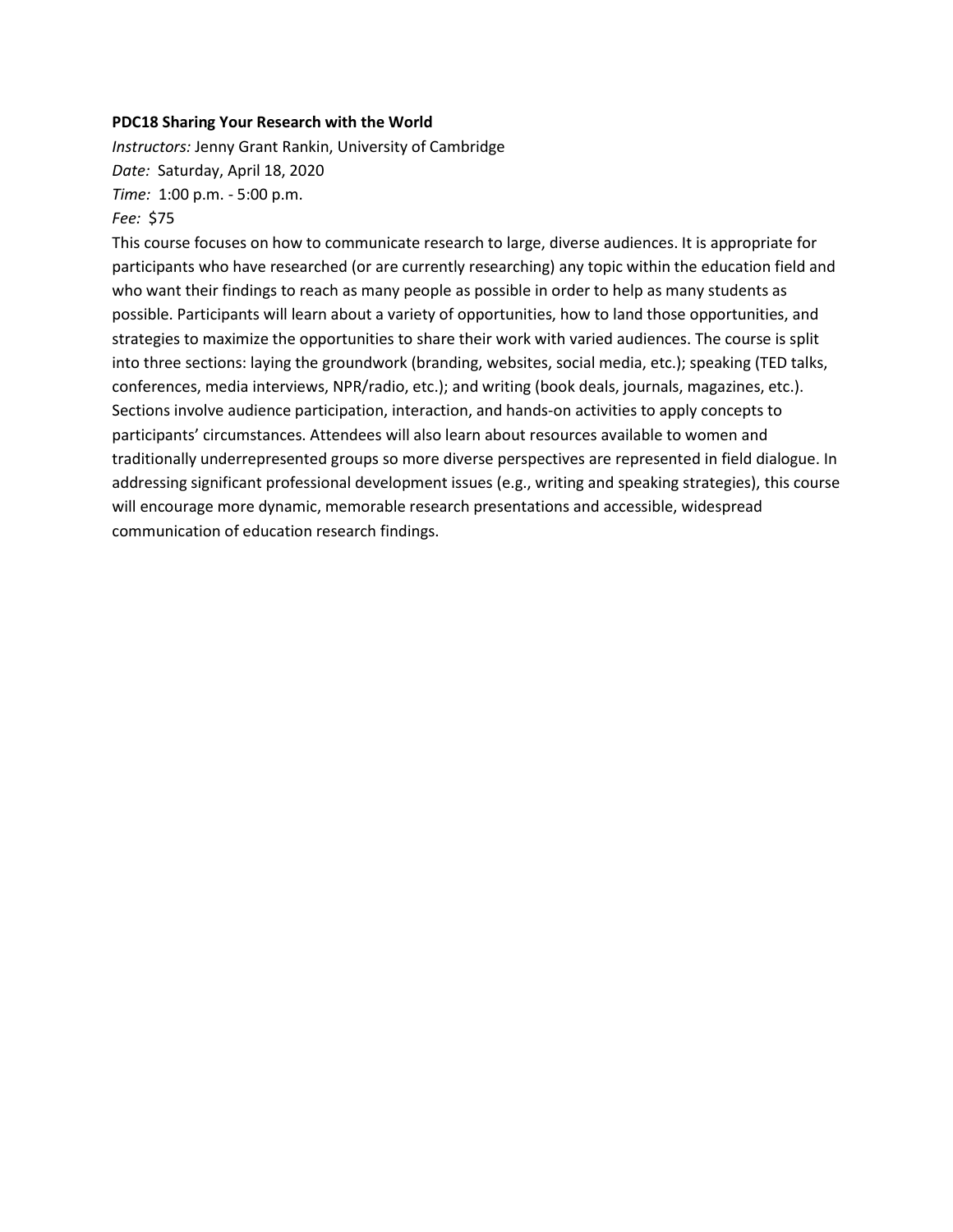## **PDC19 Using R Software for Item Response Theory (IRT) Model Calibrations**

*Instructors:* Ki Matlock Cole, Oklahoma State University; Insu Paek, Florida State University; Sohee Kim, Oklahoma State University

*Date:* Saturday, April 18, 2020

*Time:* 1:00 p.m. - 5:00 p.m.

## *Fee:* \$115

This interactive course will introduce the concepts of unidimensional IRT models and provide instruction, demonstration, and hands-on opportunities using the free R software to estimate commonly used IRT models. Participants will receive a copy of Using R for Item Response Theory Model Applications, written by the course instructors. Concepts of commonly used unidimensional IRT models will be taught (e.g., Rasch, 1PL, 2PL, 3PL, GR, and GPC), with little focus on statistical theory. Participants will receive detailed training on how to correctly execute the R IRT packages and interpret the results, with ample opportunities for hands-on analysis. Example data sets will be provided for practical applications. The target audience for this course includes graduate students, practitioners, and researchers interested in advancing their knowledge of IRT and enhancing their skills using R to do IRT analysis. A basic understanding of IRT is highly recommended. Prior knowledge of R is not required. Familiarity with writing syntax may also be helpful for using R but is not essential. Participants should bring their own laptop with the free R software and packages installed. Participants may also bring their own data set for more hands-on assistance.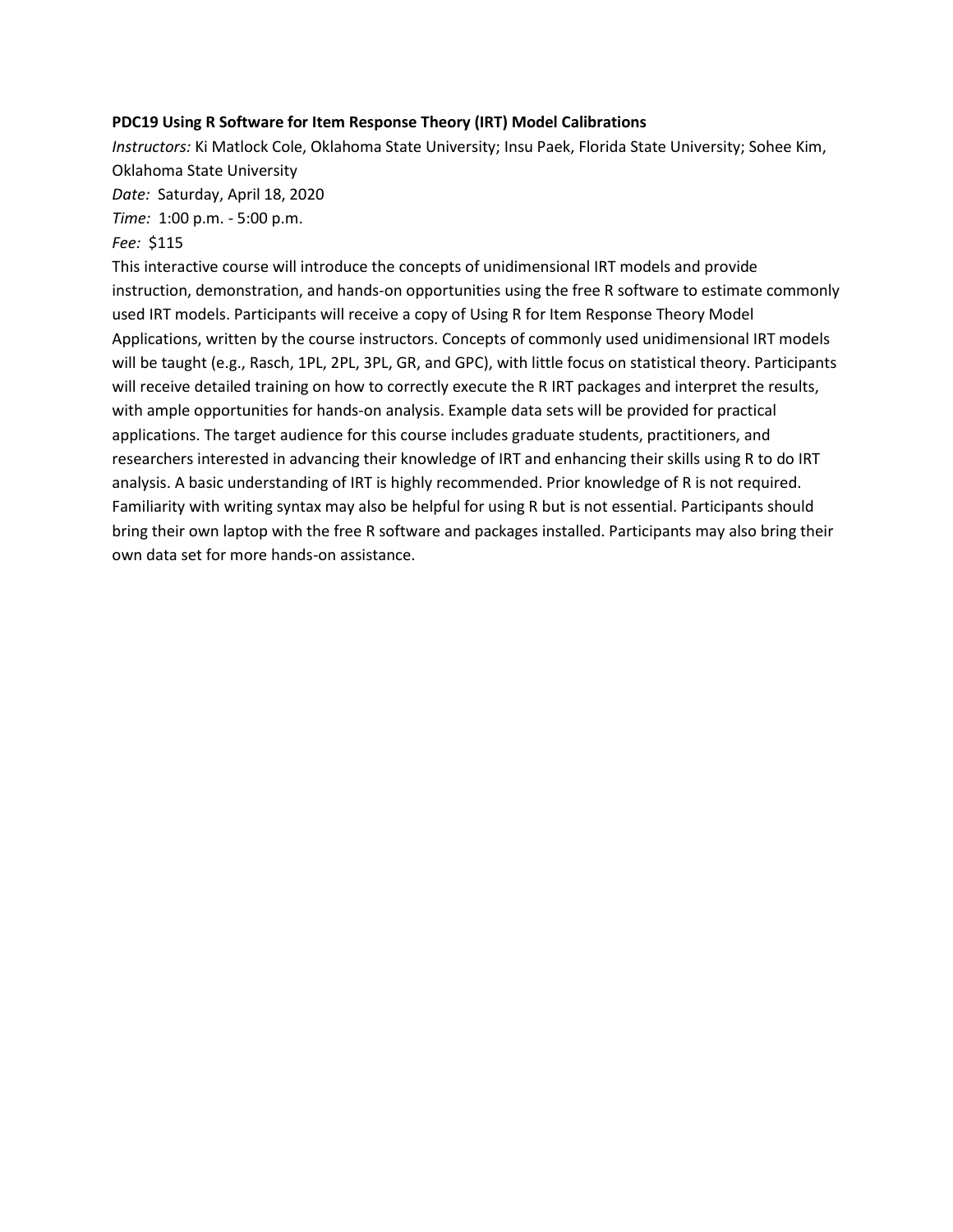### **PDC20 Using School-Level Data from the Stanford Education Data Archive**

*Instructors:* Sean F. Reardon, Stanford University; Benjamin R. Shear, University of Colorado - Boulder; Erin Michelle Fahle, St. John's University; Andrew Ho, Harvard University *Date:* Saturday, April 18, 2020

*Time:* 1:00 p.m. - 5:00 p.m.

# *Fee:* \$115

The Stanford Education Data Archive (SEDA) is a growing, publicly available database of academic achievement and educational contexts. The nationally comparable achievement data are based on roughly 330 million standardized test scores for students in nearly every U.S. public school in third through eighth grade from the 2008–09 through 2015–16 school years. This course is intended to introduce researchers of all levels, practitioners, and policy makers to the SEDA data for use in their work. The instructors will provide a description of SEDA's contents and construction, focusing on the newly added school-level test score estimates and covariate data. The course will include conceptual overviews of the construction of SEDA along with hands-on activities designed to help users engage directly with the school-level data. All attendees should bring a laptop in order to engage in the activities. Attendees who are interested in using the data for research purposes should have statistical software (e.g., R or Stata) installed on their computers. The data and associated publications are publicly available at http://seda.stanford.edu.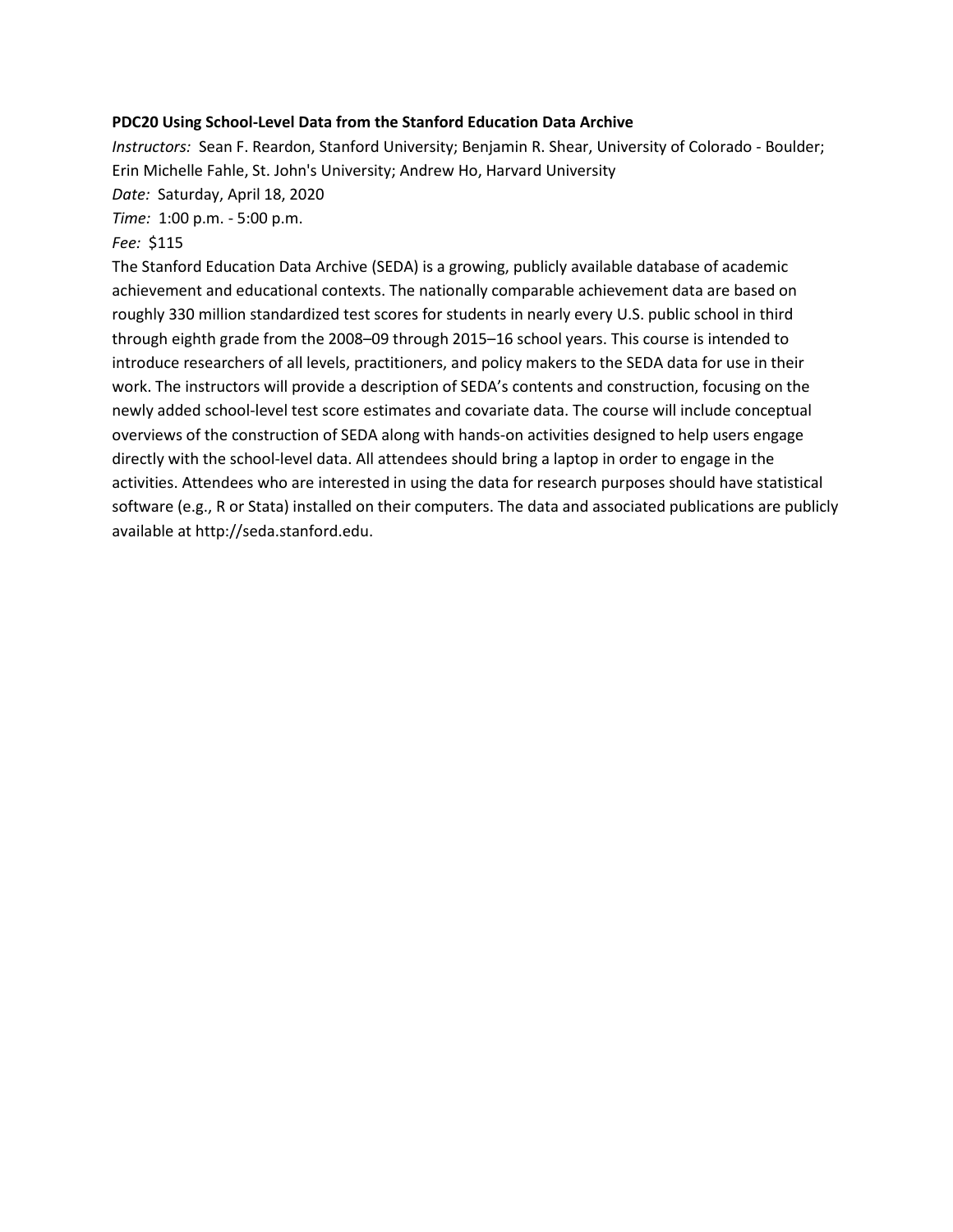### **PDC21 Adapting Critical Pedagogy to Online Teacher Education**

*Instructors:* Chelda Smith Kondo, Georgia Southern University; Katie Brkich, Georgia Southern University; Calvin Walton, Georgia Southern University *Date:* Sunday, April 19, 2020

*Time:* 8:00 a.m. - 12:00 p.m.

# *Fee:* \$75

This course addresses professional development issues related to preparing preservice teachers to create and maintain caring, academically rigorous, and culturally and linguistically inclusive classrooms where learners feel safe, valued, educated, and empowered, specifically in instances of online instruction and supervision. The course includes a strong emphasis on developing knowledge about program development, curriculum, admissions, policies, faculty development, field experiences, and persisting challenges. Participants will engage in cooperative and experiential learning, peer teaching, case-based learning, and group instruction. They will appraise one example of an online social justice oriented Masters of Teaching degree program and construct resource drafts to replicate or improve a similar program at their home institution. This course is designed for teacher educators or department or college administrators interested in preparing culturally sustaining teachers through online education. Ideally, participants will have experience preparing preservice teachers in initial certification programs. Additionally, an understanding and appreciation for critical pedagogy is needed. We will design a curriculum that addresses the fundamental elements in teacher preparation through a critical lens; develop applicant selection criteria; design a retreat for faculty development and program alignment; draft program-specific policies that are unique to the online platform; plan an orientation for newly admitted students; and experience/simulate various social justice and pedagogy-oriented activities. Participants will need laptops, knowledge of state policies on graduate programs for initial certification, and knowledge of state requirements for certification assessments.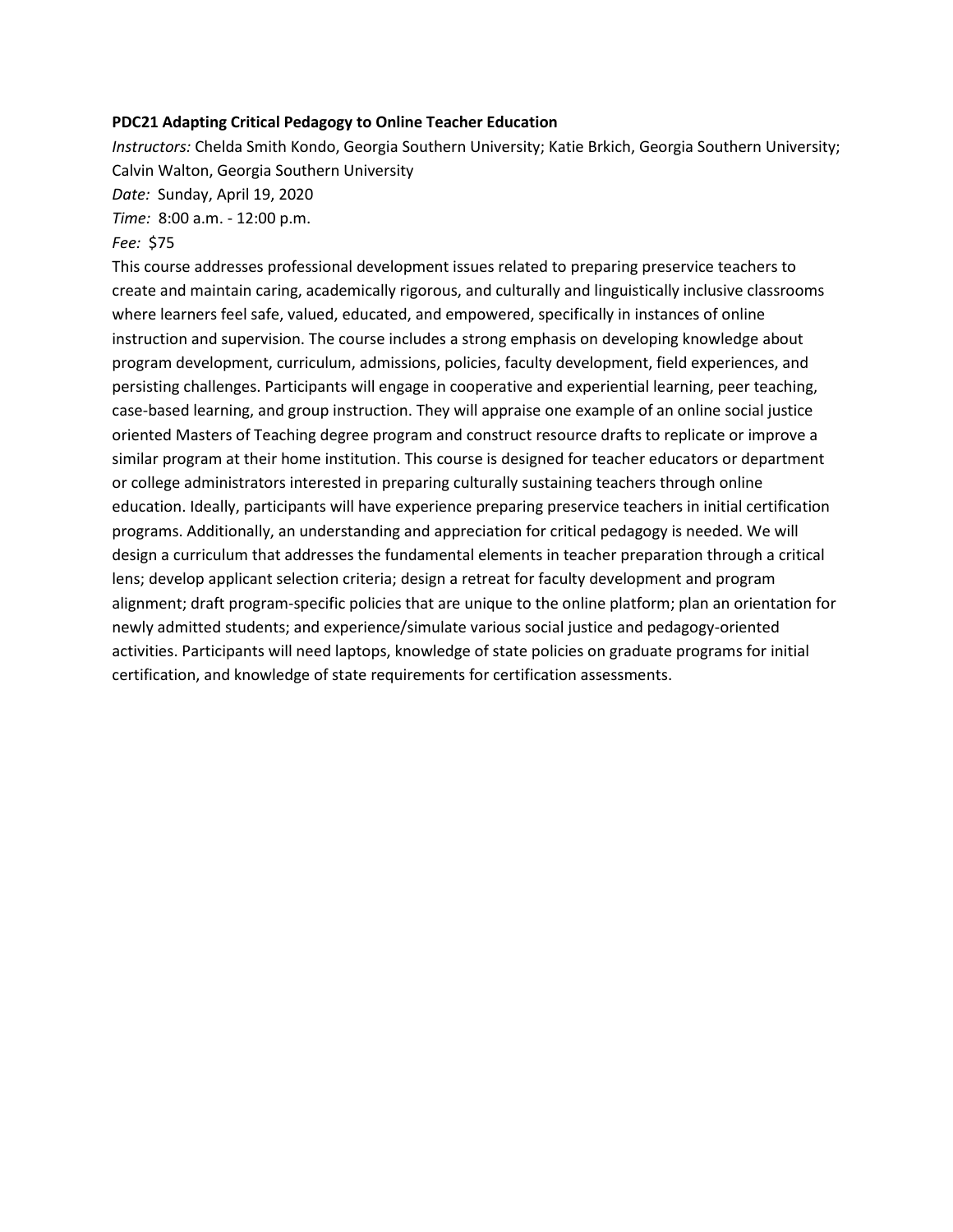# **PDC22 Co-Decolonizing Research Methods: Toward Research Sustaining Indigenous and 'Other' Community Engaged Ways of Knowing**

*Instructors:* Lorri Many Rivers Johnson Santamaría, Mixteco Indígena Community Organizing Project (MICOP); Cristina Corrine Santamaria Graff, Indiana University - Purdue University at Indianapolis *Date:* Sunday, April 19, 2020

*Time:* 8:00 a.m. - 12:00 p.m.

# *Fee:* \$75

For those interested or engaged in research produced by or serving Indigenous peoples or people of Color in the United States directly or indirectly impacted by colonization, this course provides a way forward toward authentic collaboration with stakeholders and interested parties. An interactive course, it features lecture, group-work, and direct interactions with Mixteco/Indígena community members who are active researchers serving their community as part of an authentic collaboration with state and county funding partners. Latinx and Black/African American parents of children with dis/abilities in Indiana will also share university/community-based co-created research efforts serving their communities. The course aims to increase participants' opportunities to co-plan, re-envision, and cocreate collaborative research opportunities with community stakeholders and organizations representative of multilingual, migrant, Indigenous, Latinx, Black/African American, and dis/ability perspectives considered. Participants will leave the course able to (1) reframe notions of traditional research; (2) understand the importance of sacred space and "being" with communities pre-inquiry; (3) support communities' identification of community-serving research needs, questions, and approaches; (4) co-create thought forms by sharing traditional research methods—allowing for adaptation, change, or innovation; and (5) facilitate community-engaged research methods and efforts. The ideal audience for this course includes graduate students, active researchers, and community members such as women and underrepresented minoritized people interested in shifting power differentials in collaborative research. There are no prerequisite skills or knowledge required. Potential assignments include three readings made available by email to registrants prior to the course.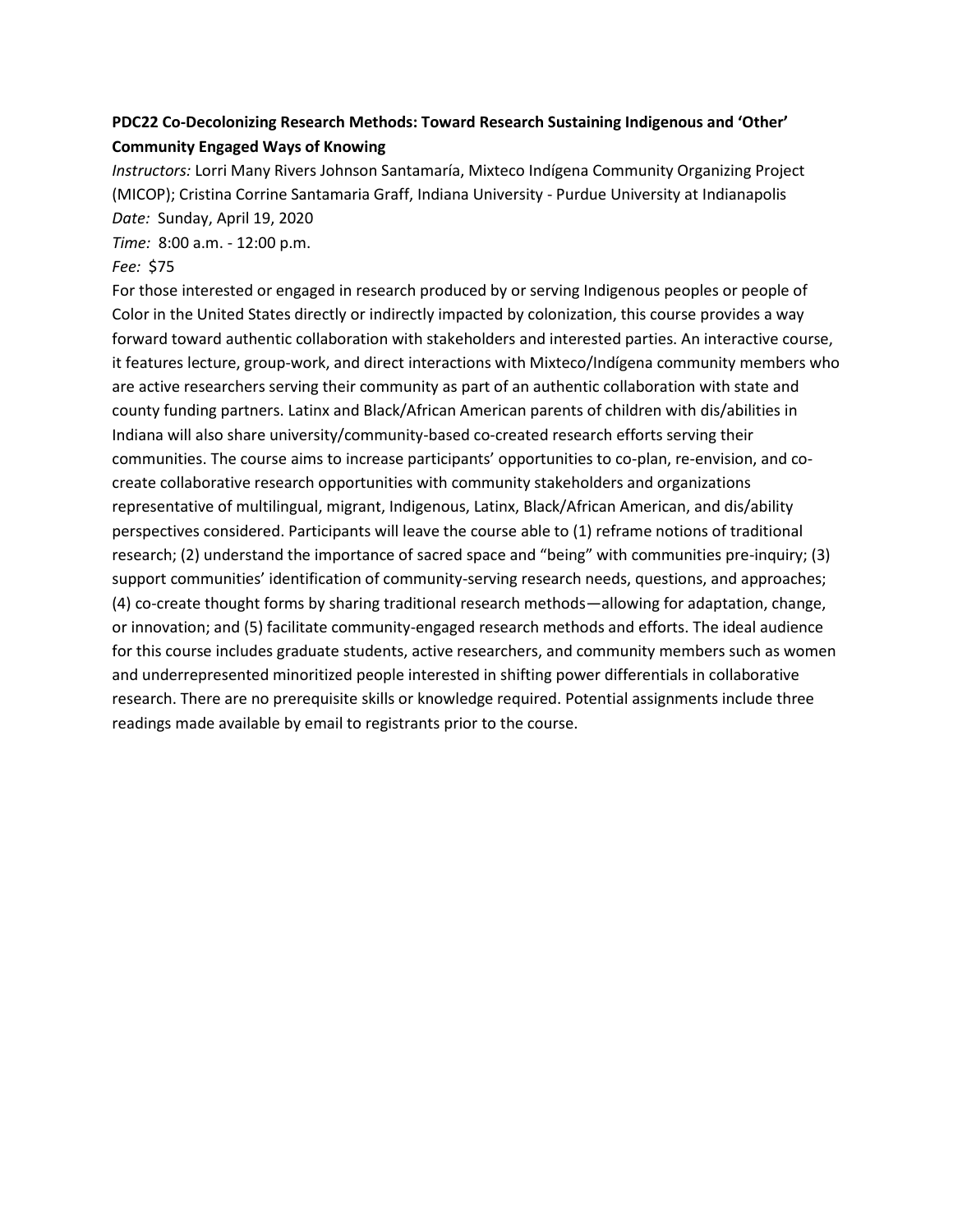## **PDC23 Multimodal Analysis and Social Semiotics for Qualitative Analysis in Educational Research**

*Instructors:* Mary B. McVee, University at Buffalo - SUNY; Lynn Shanahan, University at Buffalo - SUNY; Ryan M. Rish, University at Buffalo - SUNY

*Date:* Sunday, April 19, 2020

*Time:* 8:00 a.m. - 12:00 p.m.

# *Fee:* \$75

A recent development in qualitative research has been increasing analysis of multimodality. This course introduces scholars to multimodal analysis through the lens of social semiotics using diverse perspectives from multimodal interactional analysis, multimodal narrative analysis, and multimodality and nexus analysis. The target audience includes graduate students, early career scholars, and advanced researchers who may have limited knowledge of multimodality and social semiotics and who wish to learn about the theories and analytic techniques related to multimodality. This course is structured around brief lectures related to an overview of theory and analytic techniques or approaches, followed by course-style interactions and analysis of data or examples provided by the instructors. Before the course, participants are encouraged to read "New London Group (1996), A Pedagogy of Multiliteracies: Designing Social Futures," Harvard Educational Review, 66(1), 60–92. However, the course will also be suitable for those who already have some foundation in social semiotics and multimodality due to the nature of the hands-on analysis.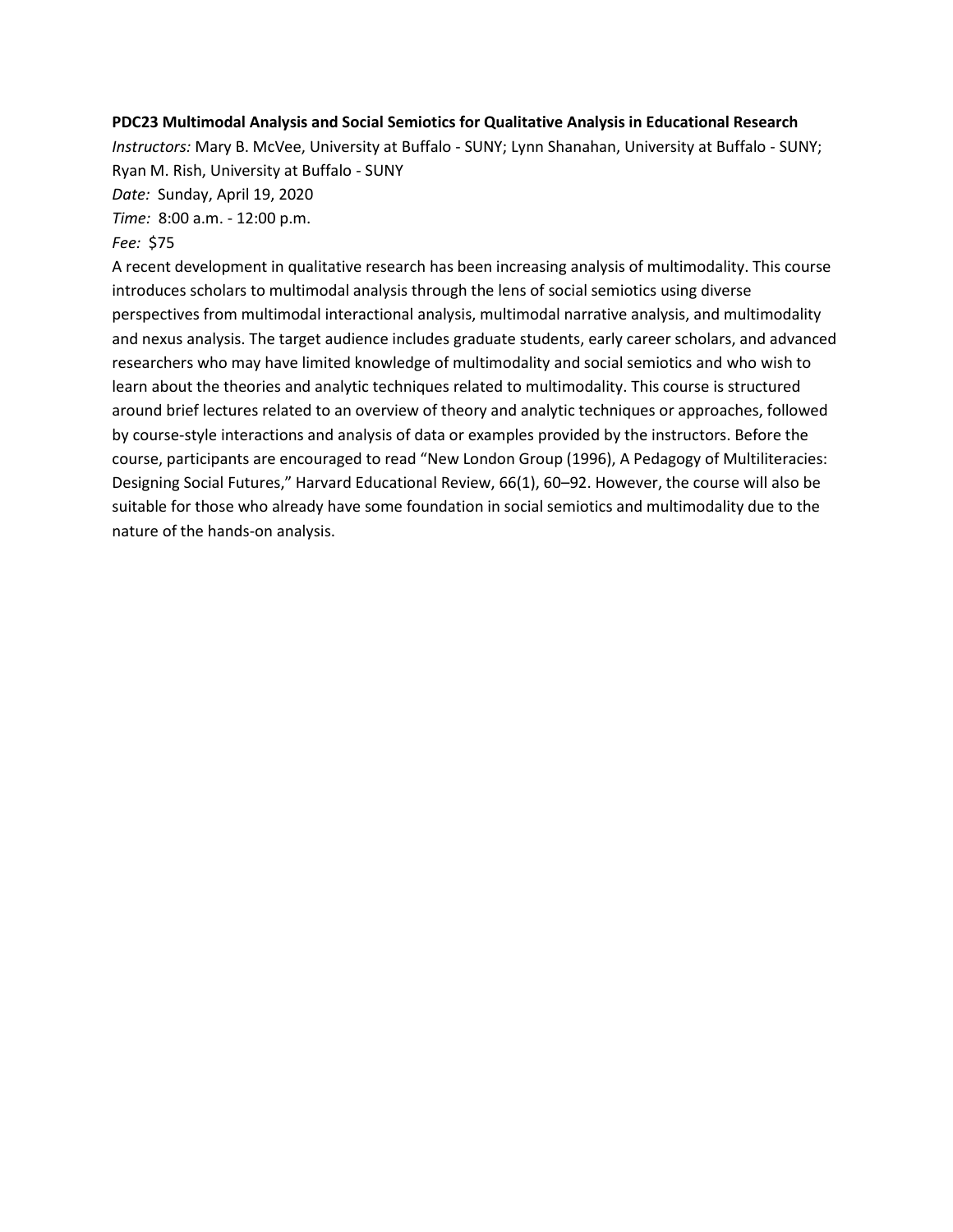# **PDC24 Using Factor Analysis for Survey Design and Validation**

*Instructors:* Katherine Picho, Howard University; Marie Plaisime, Howard University *Date:* Sunday, April 19, 2020 *Time:* 8:00 a.m. - 12:00 p.m.

*Fee:* \$115

This course provides a primer on survey development and the use of factor analysis to validate surveys. It is intended for educators (including administrators) and researchers at all levels, from novice to more experienced, who are either developing, implementing, or contemplating the use of questionnaires for research, program evaluation, or educational purposes. This course expounds on exploratory factor analysis as a crucial tool in the instrument validation process. It includes interactive presentations, smallgroup activities to practice skills, useful resource materials, and time for discussion with the instructor. Attendees will require a laptop with SPSS or Stata.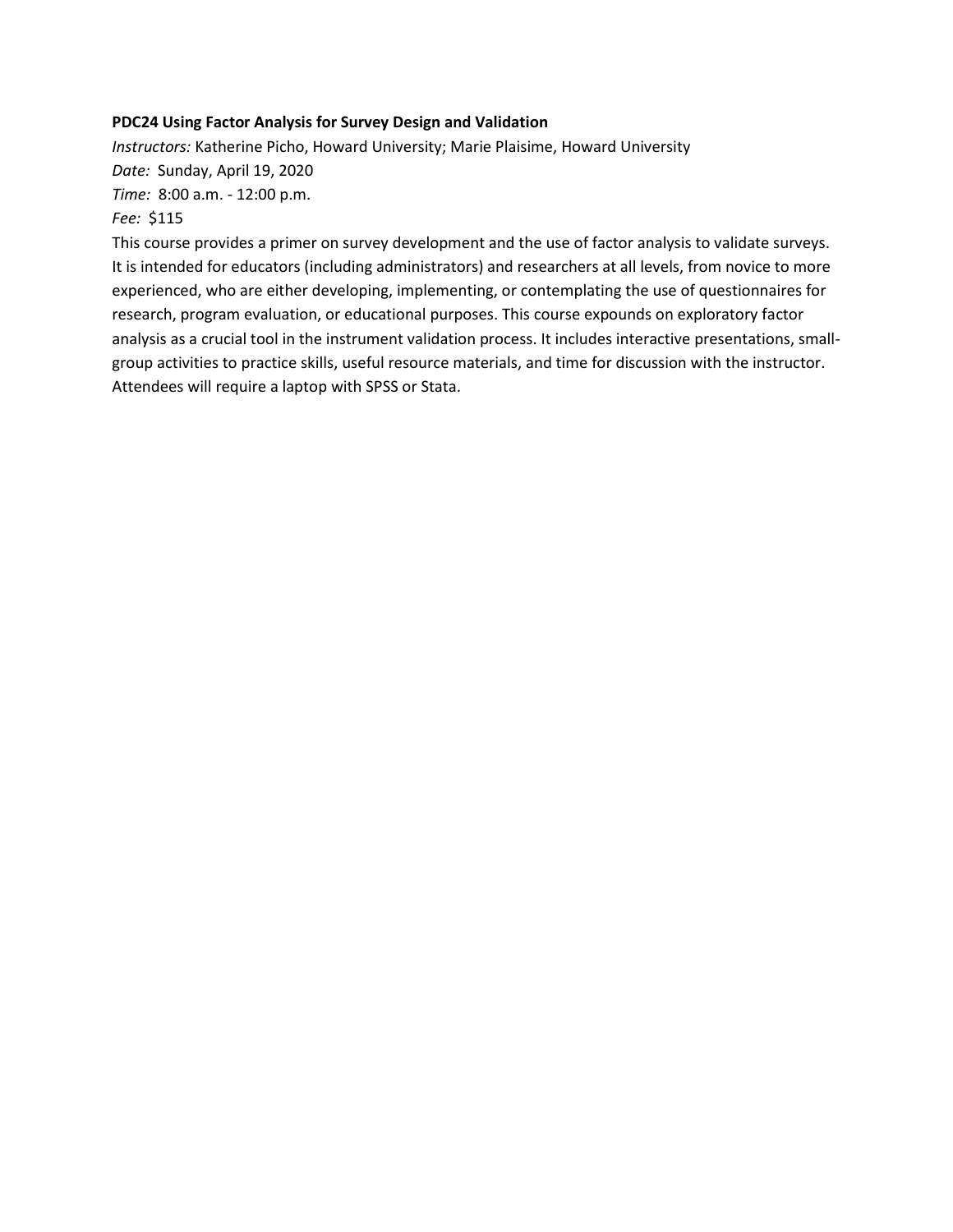### **PDC25 Assessment Development Practice within Automatic Item Generation Framework**

*Instructors:* Jaehwa Choi, The George Washington University

*Date:* Monday, April 20, 2020

*Time:* 1:00 p.m. - 5:00 p.m.

# *Fee:* \$115

Automatic Item Generation (AIG) is an emerging research and innovative assessment development approach where cognitive and psychometric theories are integrated into a comprehensive assessment development framework for the purpose of generating massive and/or high-quality assessments via various digital technologies. This course is intended as both a theoretical and practical introduction to AIG. It is specifically designed for in-service or in-training psychometricians who wish to learn the background, benefits, innovations, and practical applications of AIG. Psychometricians and other research professionals directly involved in developing test items and managing tests may find this course useful for expanding their present understanding of item and test development with AIG, especially with technologically enhanced and innovative item types. The course specifically integrates a demonstration and item modeling practice with the Computer Adaptive Formative Assessment AIG System to gain practical experience with the process. Participants should have a sound understanding of basic concepts of educational or psychological measurement, such as reliability, validity, test security, and the item development and/or item validation process.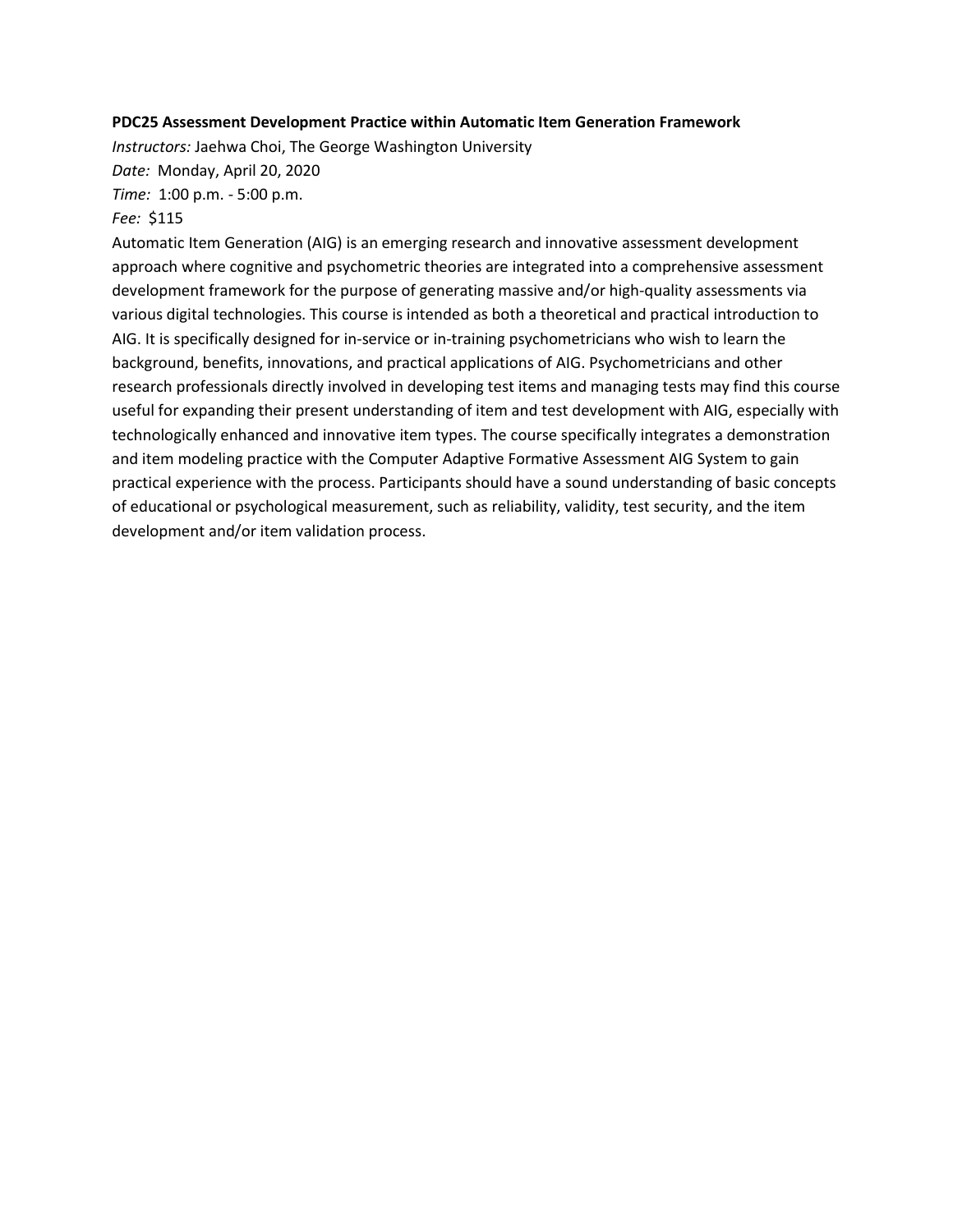### **PDC26 Federal Education Policy as a Driver of Assessment Design and Practice (1960 to present)**

*Instructors:* Daniel Lewis, ACT; Wes Bruce, Self-Employed *Date:* Monday, April 20, 2020

*Time:* 8:00 a.m. - 12:00 p.m.

## *Fee:* \$115

This course provides early career education researchers with a historical understanding of assessment design and practice in light of decades of federal education accountability policy. The instructors trace national educational policy and initiatives, and the associated effects on assessment design and practice, beginning just prior to President Johnson's original enactment of the Elementary and Secondary Education Act (ESEA), which established accountability requirements that have persisted through each presidential administration, to the current Trump administration's educational policies accompanying its implementation of the Every Student Succeeds Act (ESSA). This course will highlight the key federal policies of each presidential administration that resulted in the push for desegregation, equity and equal access to quality education, world-class standards and states' mandated adoption of academic content standards, the notion of Adequate Yearly Progress in accountability systems, the rise of criterionreferenced assessments, testing of all students on the same content standards, growth models, widespread use of interim and formative assessments, the adoption of common standards, adaptive testing, innovative item types, balanced assessment systems, the changing role of the federal government in national and state education policy, and many other topics.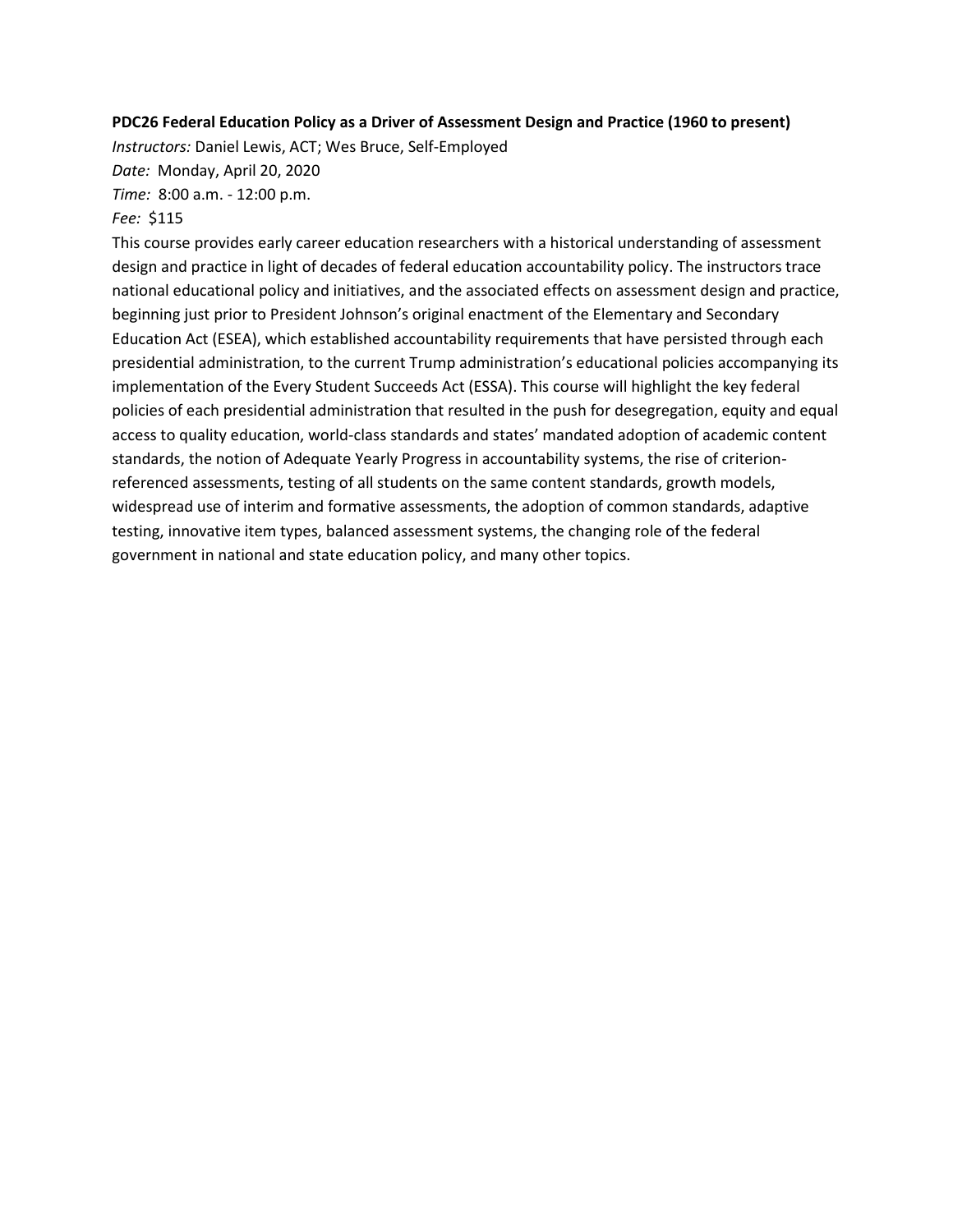### **PDC27 Introduction to Latent Transition Analysis**

*Instructors:* Karen L. Nylund-Gibson, University of California - Santa Barbara *Date:* Monday, April 20, 2020 *Time:* 8:00 a.m. - 12:00 p.m.

### *Fee:* \$115

This course will provide an introduction to Latent Transition Analysis (LTA), the longitudinal extension of the latent class analysis model. It will begin with a brief overview of the latent class analysis model and the process of class enumeration, and then will focus mainly on the specification and estimation of the latent transition analysis model. The course will be focused on the five basic model-building steps for the LTA model, including selecting a measurement model, exploring for measurement invariance and higher order effects, and then the inclusion of covariates and distal outcomes. An applied example will be used throughout the course to highlight modeling ideas. Specification and estimation of all models in the Mplus version 8.1 will be demonstrated throughout, and participants will be given electronic access to all course materials. This course will be lecture-style and will be geared toward graduate students, early career scholars, and advanced researchers familiar with latent variable modeling. Ideally, participants will have prior knowledge of Mplus and will have a laptop to follow along with provided lecture notes and Mplus code (though having Mplus is not necessary).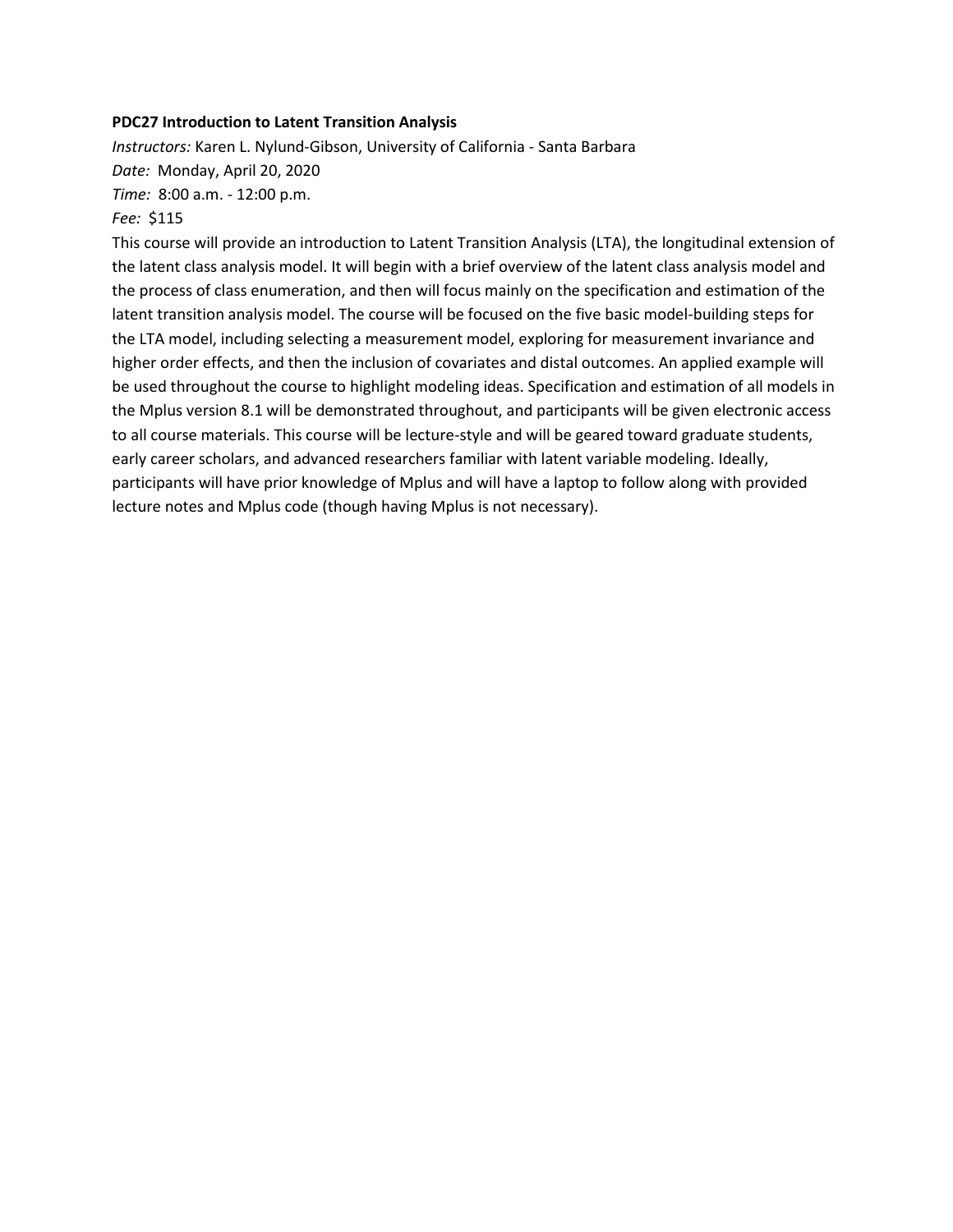# **PDC28 Planning and Delivering Presentations that Move Organizational Stakeholders**

*Instructors:* Norman Eng, The City College of New York *Date:* Monday, April 20, 2020

*Time:* 8:00 a.m. - 12:00 p.m.

# Fee: \$75

Part of engaging organizational stakeholders is presenting our work to them. What is the most effective way to do this? One idea is to apply "best practices" in teaching. This course allows emerging scholars to identify and apply some of the best practices in teaching, such as understanding students' needs and making content relatable, in presentations to organizational stakeholders. This course aims to help early- and mid-career scholars move audiences—particularly educational stakeholders—to act. Through hands-on exercises, course participants will (1) develop a "profile" of their target audience, which helps them better understand who they are communicating with; (2) take a topic they might present and boil it down into its essentials, so stakeholders know exactly what to focus on and why it matters; (3) revamp the traditional presentation outline (i.e., framework, hypotheses, methodology, results, implications) so that it captures interest from beginning to end; and (4) use technology to engage full audience participation. Participants should come prepared with a topic they might discuss in an oral or written presentation.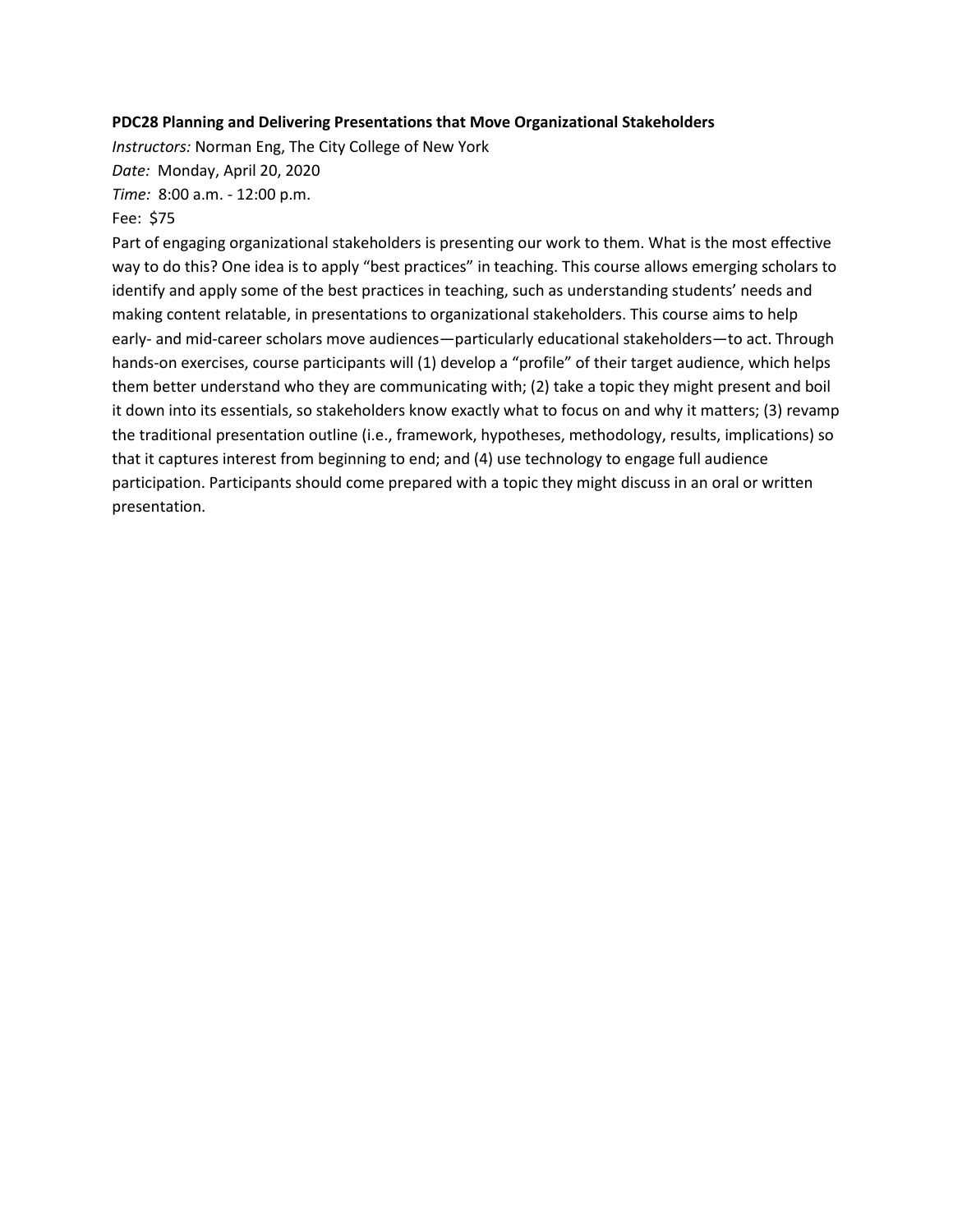# **PDC29 Validity Studies using Differential Item Functioning**

*Instructors:* Youn-Jeng Choi, The University of Alabama *Date:* Monday, April 20, 2020 *Time:* 1:00 p.m. - 5:00 p.m.

## *Fee:* \$115

This course is designed to provide the measurement methods for validity studies. Differential item functioning was introduced as a new tool to evaluate evidence based on internal structure. The goals of the course are to learn the fundamental concepts and methods of validity using differential item functioning, so that participants can critically evaluate the uses of tests and other educational and psychological assessment procedures. The target audience is graduate students and early career scholars. Knowledge about basic concepts of IRT (e.g., item parameters, item parameter invariance, and ICC), chi-square tests, and logistic regression are preferred but not required. The SAS and IRTLRDIF programs will be used during the computer lab session.